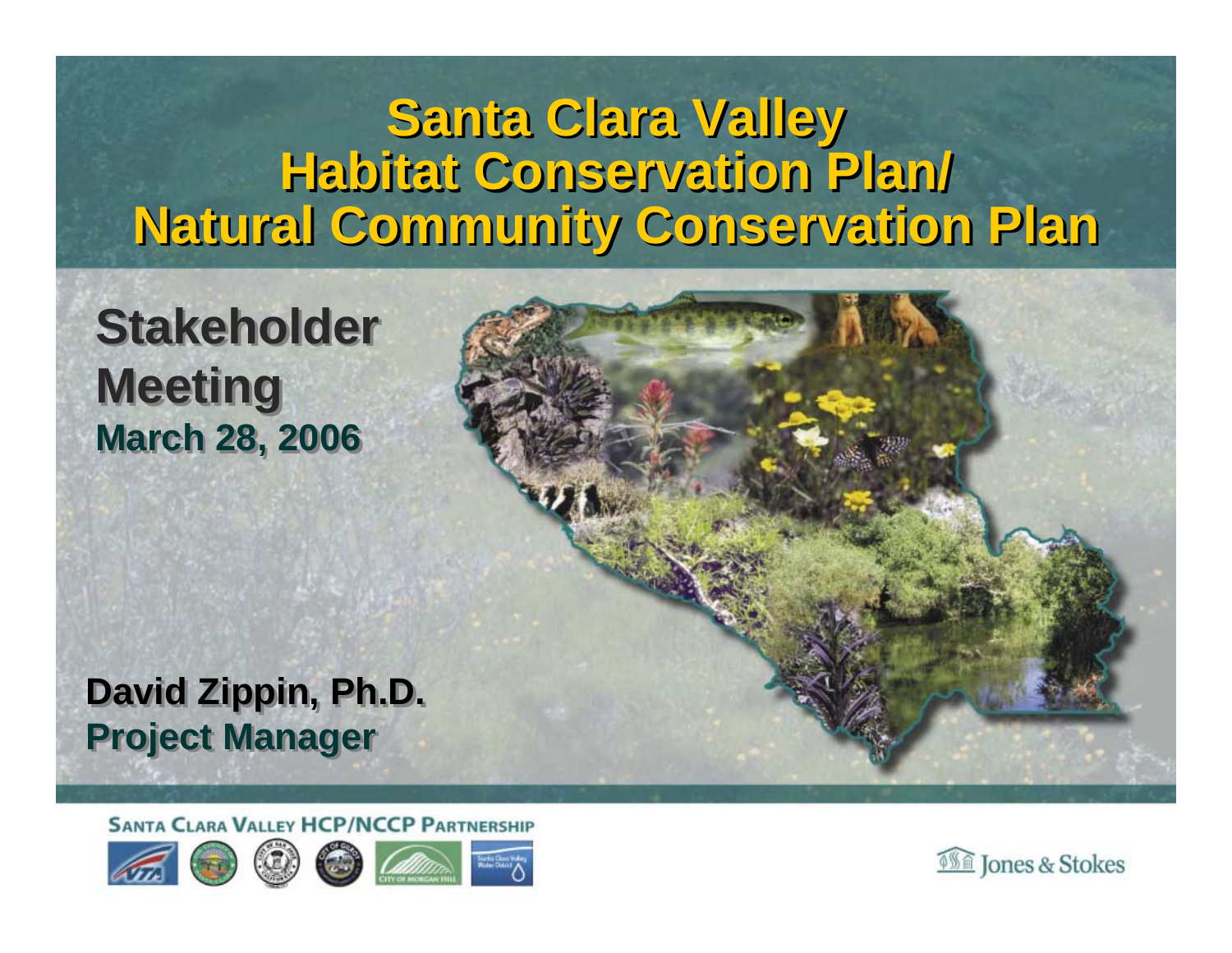## **Goals and Objectives Goals and Objectives**

#### ◆ Broad Goals (Program Goals)

- General, qualitative statements of the HCP/NCCP's purpose
- Address wide range of topics (biology, economics, land use, recreation, etc.)
- Optional
- ◆ Biological Goals
	- y Broad goals for the *conservation strategy*
	- Typically developed for each natural community (grassland, oak woodland, streams, etc.)
	- May need goals for some covered species
	- $\bullet$ Required by USFWS/NMFS "5-Point Policy"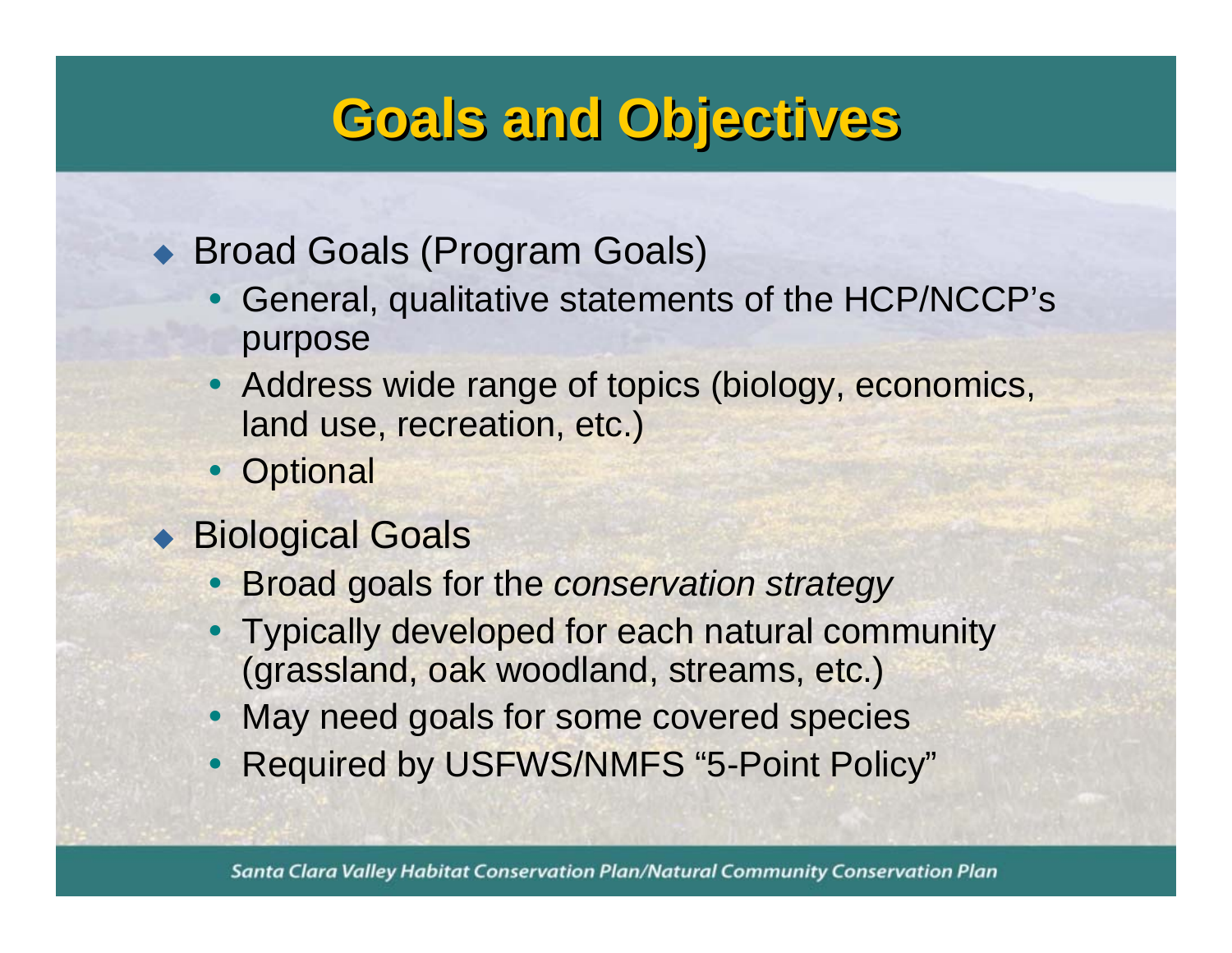## **Biological Goals and Objectives Biological Goals and Objectives**

♦ Biological goals are typically qualitative

- ♦ Biological objectives = conservation targets to achieve each goal
	- $\bullet$ Measurable
	- $\bullet$ Quantitative when possible
	- Clear and succinct
- ◆ Conservation actions achieve objectives
- $\blacklozenge$  Biological goals and objectives summarize the entire conservation strategy
- ♦ Biological goals and objectives often habitat-based to address needs of multiple covered species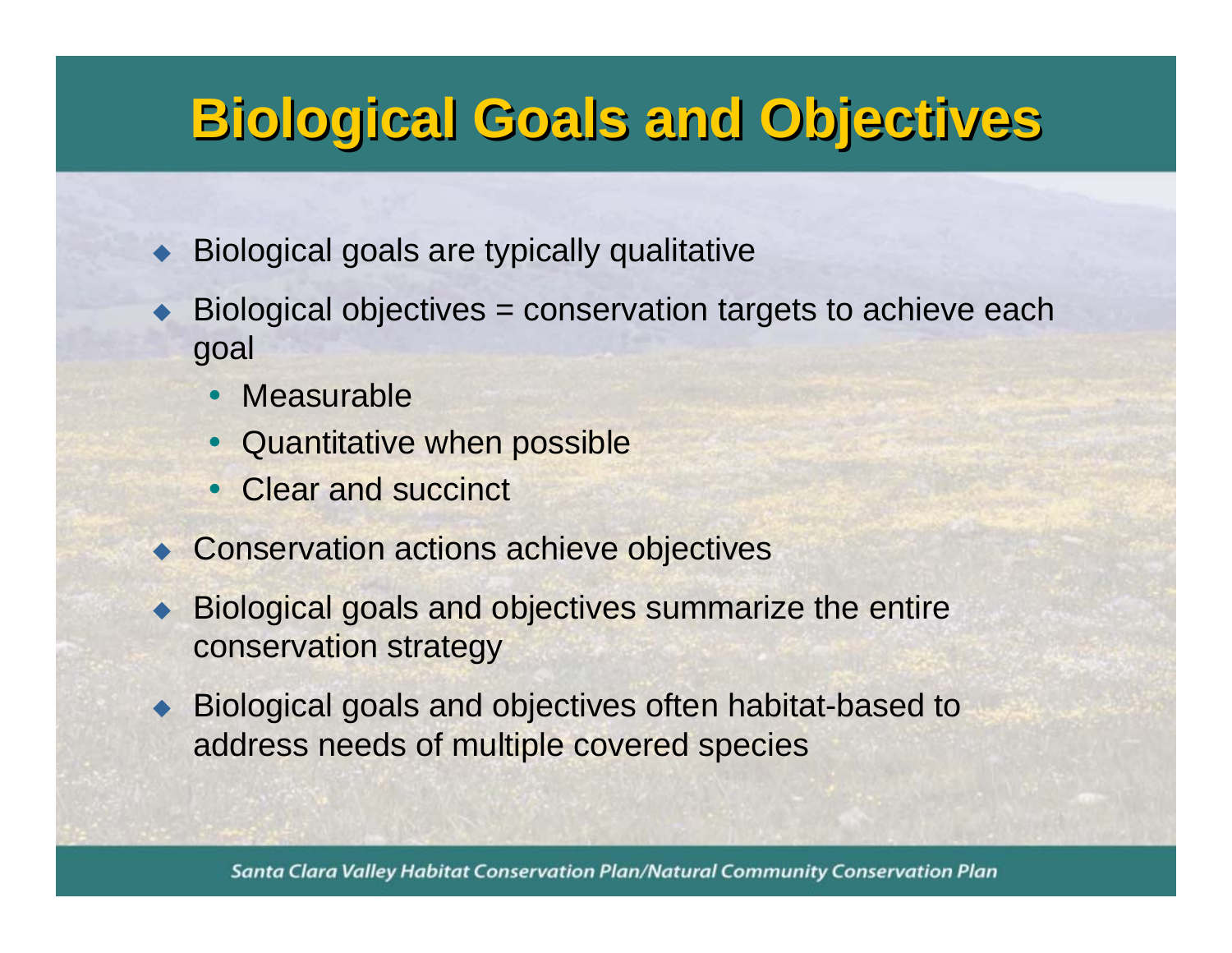## **Biological Goals and Objectives Biological Goals and Objectives**

◆ Case Study-East Contra Costa County HCP/NCCP

- 33 biological goals
- 91 biological objectives
- Organized by 5 broad natural communities
- Distinguish natural community-level goals and species-level goals within each natural community
- Biological goals and objectives were developed in very iterative process
- ◆ Case Study-Plum Creek Timber HCP
	- Four C's: Cold, Clean, Connected, Complex